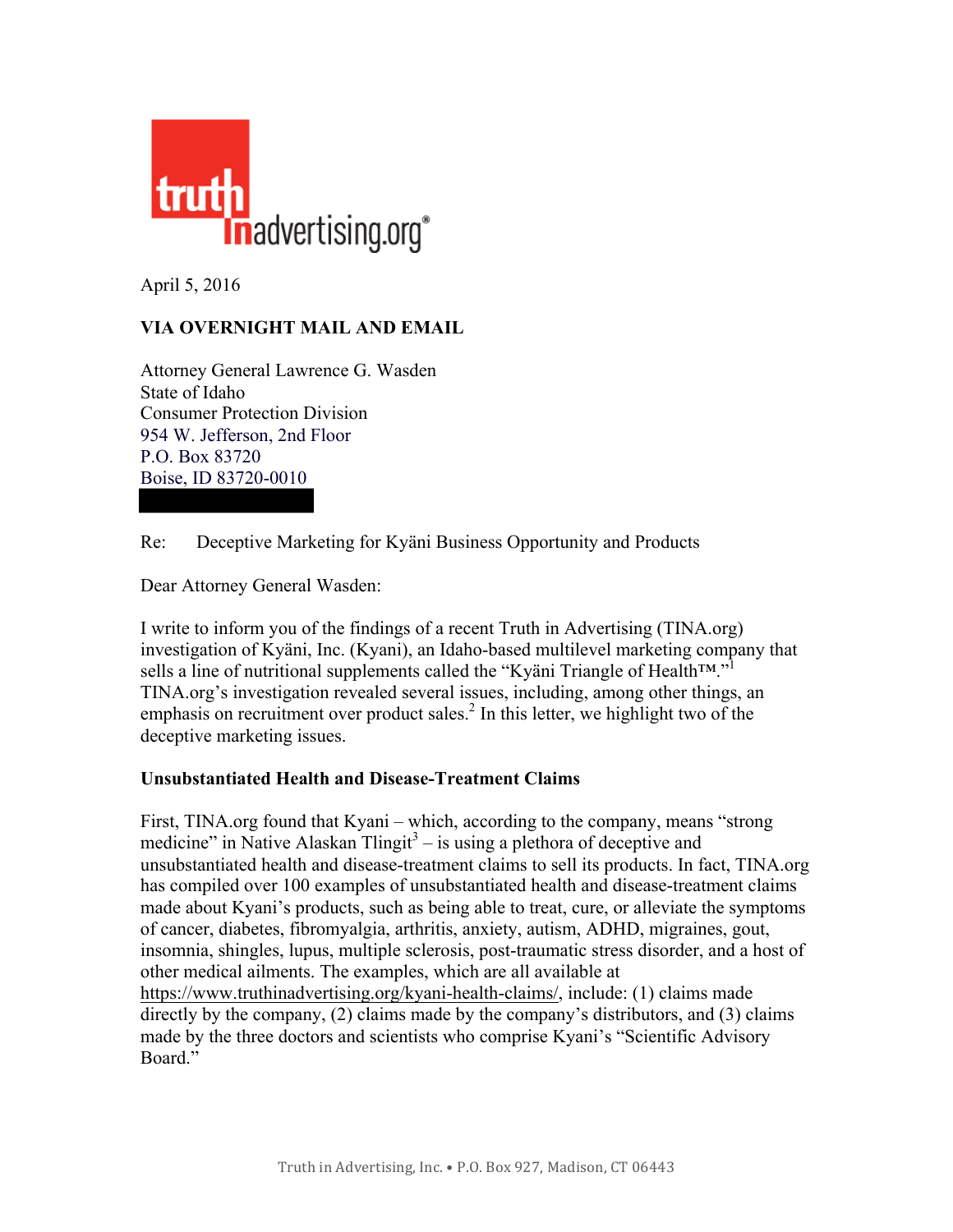As alleged support for these health claims, Kyani points to its Scientific Advisory Board, as well as six white papers – or "informative essays" as the company calls them – written by the members of the Board.<sup>4</sup> However, despite the illusion of robust scientific support, neither the Scientific Advisory Board nor the white papers satisfy the required substantiation to make health and disease-treatment claims. Kyani does not have competent and reliable scientific evidence in the form of clinical trials that are placebocontrolled, randomized, and double-blind.<sup>5</sup> As the Head of Kyani's Scientific Advisory Board, Dr. Abbas Qutab, admits, "Kyani hasn't published in peer review[ed] journals. [...] Right now they are in the growth phase. [...] The problem is in nutritional products there is not enough profit margin to spend all that money."6 In short, there is no dispute that Kyani wholly lacks the required evidence to support the various health and treatment claims made about its products.

## **Unsubstantiated Income Claims**

Second, TINA.org's investigation revealed that Kyani and its distributors are using deceptive, atypical, and unsubstantiated income claims regarding the financial gains consumers will achieve by becoming distributors. For starters, Kyani advertises that it "offers the most aggressive, most lucrative compensation plan in the industry," and that distributors "can reap the commissions, bonuses, check matches, PayGates, and other rewards that will help propel you to financial security and beyond."<sup>7</sup> Its distributors add to this by making a host of unrealistic financial promises, ranging from getting a company car to making millions of dollars.<sup>8</sup> The problem, however, is that while an overwhelming majority of Kyani distributors do not make any profit at all, and do not obtain the often-touted company car, the vast majority of the income marketing claims boasting exorbitant financial rewards do not disclose this fact.  $9$  TINA org has compiled over 100 instances of these types of misleading income claims, which are all available at https://www.truthinadvertising.org/kyani-income-claims/.

Based on this information, we contacted the company on March 28, 2016 notifying it of TINA.org's findings of inappropriate health and income claims made by Kyani, its Scientific Advisory Board, and/or its distributors, and asking that the company remedy the deceptive marketing immediately.<sup>10</sup> TINA.org gave Kyani a week to make corrections before forwarding this issue to your attention, but the company has not responded or made any noticeable changes to its marketing.

TINA.org therefore urges your office to commence an investigation of the claims being made by Kyani, its Scientific Advisory Board, and its distributors, and take appropriate enforcement action against those found to be violating the law.<sup>11</sup>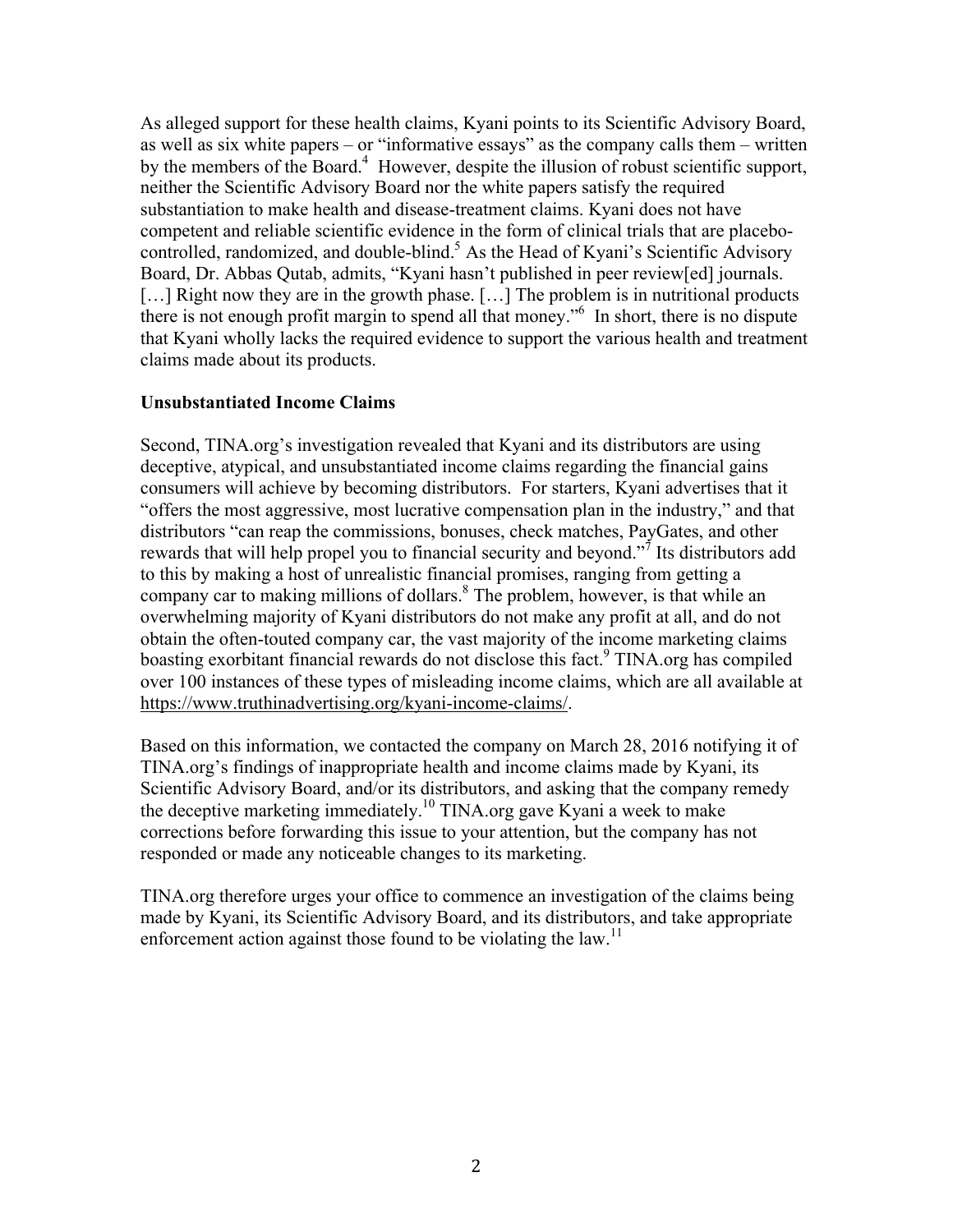Sincerely,

Laura Smith, Esq. Legal Director Truth in Advertising, Inc. lsmith@truthinadvertising.org

Bonnie Patten, Esq. Executive Director Truth in Advertising, Inc. bpatten@truthinadvertising.org

Cc: Michael Breshears, Chief Executive Officer, Kyani, Inc. Scott Seedall, General Counsel, Kyani, Inc.

<sup>3</sup> *See, e.g.,* https://asia.kyani.net/public/au/en/about/story; https://www.truthinadvertising.org/wpcontent/uploads/2016/04/kyani-tlingit.png. To verify this translation, TINA.org contacted a number of Tlingit experts and learned that the appropriate Tlingit phrase for "strong medicine" is either "latseen náakw" or "náakw áwé latseen." *See, e.g.,* Dictionary of Tlingit, available at http://www.sealaskaheritage.org/programs/Language%20Resources/Tlingit dictionary web.pdf, which defines "latseen" as "strength, power," "awé" as "that," and "náakw" as "medicine."

 $4$  The white papers also make grandiose health claims. For example, one of the white papers – Kyäni Sunrise – makes the unsupported statement that the ingredient pomegranate serves as "an HIV inhibitor." *See* http://assets.kyani.net/documents/us/Sunrise Science White Paper-07.14- EN-ALL.pdf ("Its antimicrobial properties make it an inhibitor of HIV transmission. Out of all the fruits, pomegranate may have the highest potential to inhibit the transmission of HIV."). The same white paper claims that the ingredient pomegranate juice slows down the growth of cancerous cells. *See id.* ("Pomegranate juice eliminates free radicals from the body and inhibits the growth and development of cancer and other diseases…Daily intake of pomegranate juice can slow down the growth of cancerous cells in prostate cancer. Moreover, it appears to block

 <sup>1</sup> *See* http://www.kyaniscience.com/en-us/; https://shop.kyani.net/en-us/#/products.

<sup>2</sup> *See* https://www.truthinadvertising.org/what-you-should-know-about-kyani/.